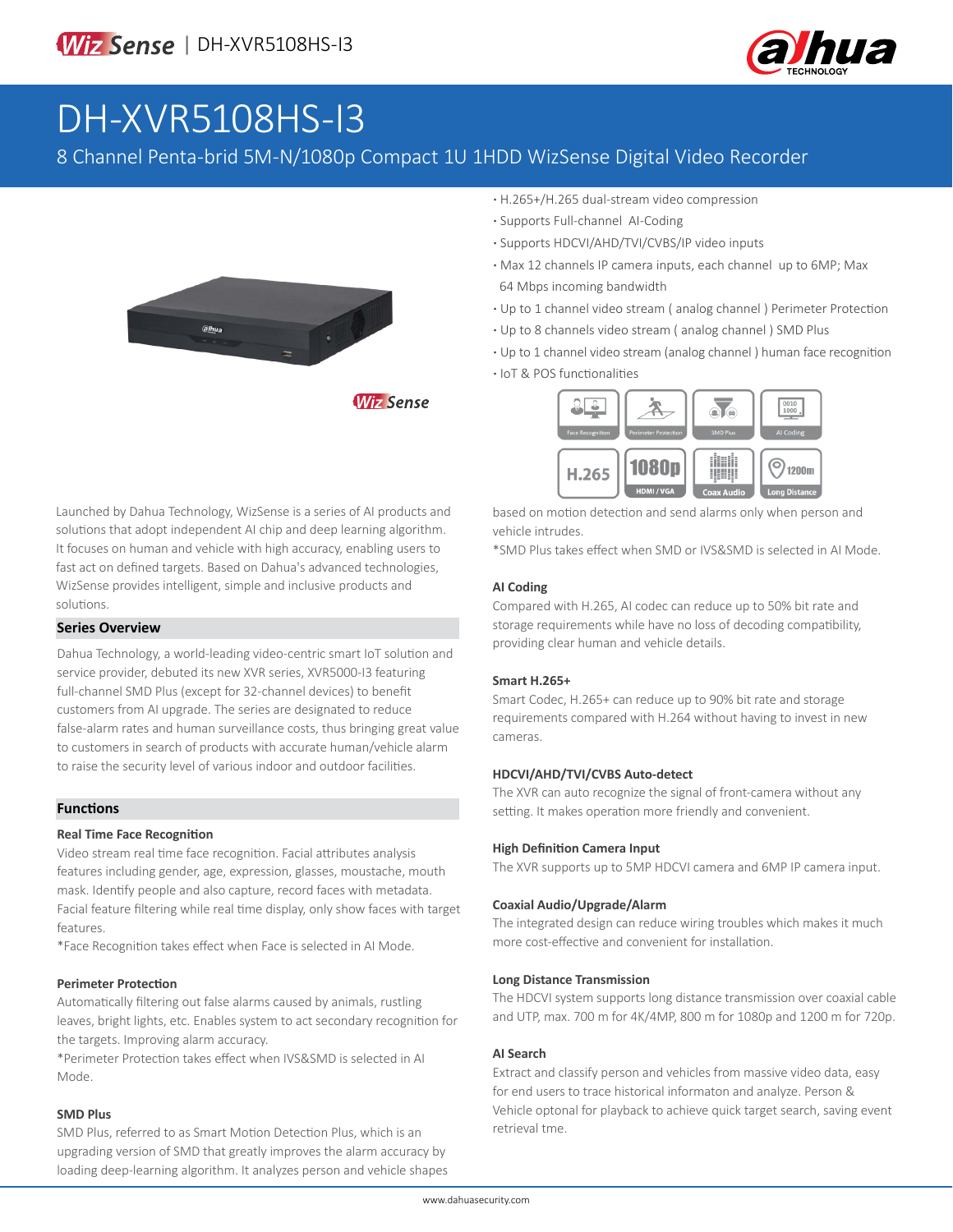## Wiz Sense | DH-XVR5108HS-13

#### **Technical Specification** System Main Processor Embedded processor Operating System Embedded linux Perimeter Protection Performance 1 channel, 10 IVS for each channel Object classification Human/Vehicle secondary recognition for tripwire and intrusion AI Search Search by target classification (Human, Vehicle) Face Recognition Performance Max 8 face pictures/sec processing 1 channel video stream face recognition, only support analog camera Stranger Mode Detect strangers' faces (not in device's face database). Similarity threshold can be set manually AI Search Up to 8 target face images search at same time, similarity threshold can be set for each target face image Database Management Up to 10 face databases with 10,000 face images in total. Name, gender, birthday, address, certificate type, cerificate No., countries&regions and state can be added to each face picture Database Application Each database can be applied to video channels independently Trigger Events<br>Alam Out BTZ Attention at a shape from the Recording, Alarm Out, PTZ Activation, etc. SMD Plus Performance 8 channels AI Search Search by target classification (Human, Vehicle) Video and Audio Analog Camera Input 8 channels, BNC HDCVI Camera Input 5MP, 4MP, 1080p@ 25/30 fps, 720p@ 50/60 fps, 720p@ 25/30 fps AHD Camera Input 5MP, 4MP, 1080p@ 25/30 fps, 720p@ 25/30 fps TVI Camera Input 5MP, 4MP, 1080p@ 25/30 fps, 720p@ 25/30 fps CVBS Camera Input PAL/NTSC IP Camera Input 8+4 channels, each channel up to 6MP Audio In/Out 1/1, RCA Two-way Talk Reuse audio in/out, RCA Recording Compression AI Coding/H.265+/H.265/H.264+/H.264 Resolution 5M-N; 4M-N; 1080p; 1080N; 720p; 960H; D1; CIF Record Rate Main stream: All channel 5M-N (1 fps–10 fps); 4M-N/1080p (1 fps–15 fps); 1080N/720p/960H/ D1/CIF (1 fps–25/30 fps) Sub stream: D1/CIF (1 fps–15 fps) Bit Rate 32 kbps–6144 kbps per channel Record Mode Manual; Schedule (General, Continuous); MD (Video detection: Motion Detection, Video Loss, Tampering); Alarm; Stop Record Interval 1 min–60 min (default: 60 min), Pre-record: 1 s–30 s,

Post-record: 10 s–300 s

í

| Audio Compression                  | G.711A; G.711U; PCM                                                                                                                                                                                      |  |  |  |
|------------------------------------|----------------------------------------------------------------------------------------------------------------------------------------------------------------------------------------------------------|--|--|--|
| Audio Sample Rate                  | 8 KHz, 16 bit per channel                                                                                                                                                                                |  |  |  |
| Audio Bit Rate                     | 64 kbps per channel                                                                                                                                                                                      |  |  |  |
| Display                            |                                                                                                                                                                                                          |  |  |  |
| Interface                          | 1 HDMI; 1 VGA                                                                                                                                                                                            |  |  |  |
| Resolution                         | 1920 × 1080; 1280 × 1024; 1280 × 720                                                                                                                                                                     |  |  |  |
| Multi-screen Display               | When IP extension mode not enabled: 1/4/8/9<br>When IP extension mode enabled: 1/4/8/9/16                                                                                                                |  |  |  |
| <b>OSD</b>                         | Camera title, Time, Video loss, Camera lock, Motion<br>detection, Recording                                                                                                                              |  |  |  |
| Network                            |                                                                                                                                                                                                          |  |  |  |
| Interface                          | 1 RJ-45 Port (100 MB)                                                                                                                                                                                    |  |  |  |
| Network Function                   | HTTP; HTTPS; TCP/IP; IPv4/IPv6; Wi-Fi; 3G/4G; SNMP;<br>UPnP; RTSP; UDP; SMTP; NTP; DHCP; DNS; IP Filter;<br>PPPoE; DDNS; FTP; Alarm Server; P2P; IP Search<br>(Supports Dahua IP camera, DVR, NVS, etc.) |  |  |  |
| Max. User Access                   | 128 users                                                                                                                                                                                                |  |  |  |
| Smart Phone                        | iPhone; iPad; Android                                                                                                                                                                                    |  |  |  |
| Interoperability                   | ONVIF 16.12, CGI Conformant                                                                                                                                                                              |  |  |  |
| Video Detection and Alarm          |                                                                                                                                                                                                          |  |  |  |
| <b>Trigger Events</b>              | Recording, PTZ, Tour, Video Push, Email, FTP, Snapshot,<br><b>Buzzer and Screen Tips</b>                                                                                                                 |  |  |  |
| Video Detection                    | Motion Detection, MD Zones: 396 (22 × 18), Video Loss,<br>Tampering and Diagnosis                                                                                                                        |  |  |  |
| Alarm input                        | N/A                                                                                                                                                                                                      |  |  |  |
| Relay Output                       | N/A                                                                                                                                                                                                      |  |  |  |
| Playback and Backup                |                                                                                                                                                                                                          |  |  |  |
| Playback                           | 1/4/9<br>It changes to 1/4 split when Face or IVS&SMD is selected<br>in AI Mode.                                                                                                                         |  |  |  |
| Search Mode                        | Time/Date, Alarm, MD and Exact Search (accurate to<br>second)                                                                                                                                            |  |  |  |
| Playback Function                  | Play; Pause; Stop; Rewind; Fast play; Slow Play; Next<br>File; Previous File; Next Camera; Previous Camera; Full<br>Screen; Repeat; Shuffle; Backup Selection; Digital Zoom                              |  |  |  |
| Backup Mode                        | USB Device/Network                                                                                                                                                                                       |  |  |  |
| Storage                            |                                                                                                                                                                                                          |  |  |  |
| Internal HDD                       | 1 SATA port, up to 10 TB capacity                                                                                                                                                                        |  |  |  |
| eSATA                              | N/A                                                                                                                                                                                                      |  |  |  |
| Auxiliary Interface                |                                                                                                                                                                                                          |  |  |  |
| <b>USB</b>                         | 2 USB ports (USB 2.0)                                                                                                                                                                                    |  |  |  |
| <b>RS485</b>                       | 1 port, for PTZ control                                                                                                                                                                                  |  |  |  |
| <b>RS232</b>                       | N/A                                                                                                                                                                                                      |  |  |  |
| Electrical                         |                                                                                                                                                                                                          |  |  |  |
| Power Supply                       | DC 12V/2A                                                                                                                                                                                                |  |  |  |
| Power Consumption<br>(Without HDD) | $<$ 7W                                                                                                                                                                                                   |  |  |  |